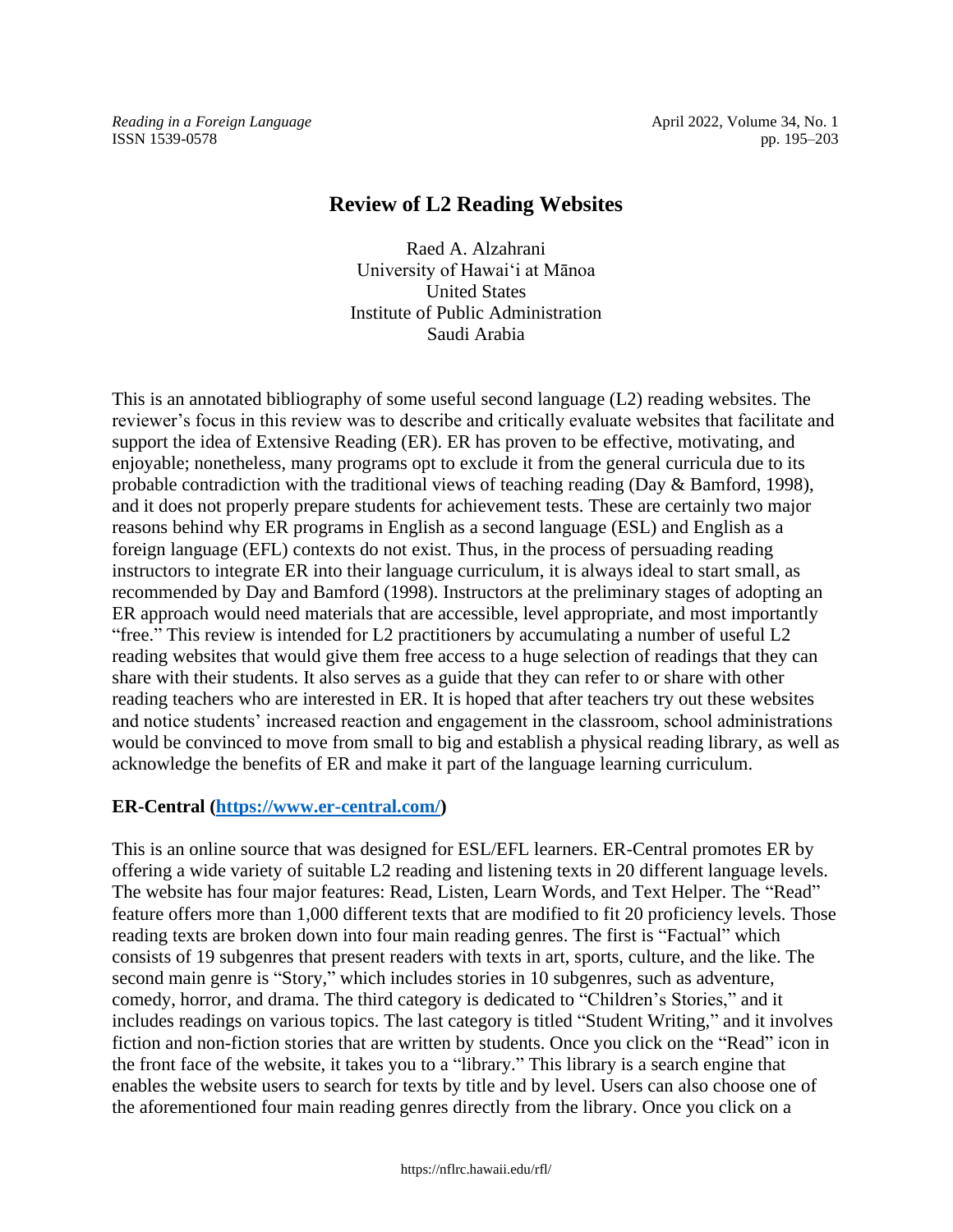particular text or topic, a pop-up window shows, and it displays information about the difficulty level (assigned in numbers from 1–20), the number of words in that text, a five-star rating of the text, the genre and subgenre of the text, and a brief description in the form of a "blurb." After clicking on the "read it" icon from that pop-out window, another window shows, which contains the reading text that is also preceded by a reading timer. The second feature, "Listen," also contains more than 1000 different texts in various genres. This is different from the "Read" feature in that the reading text is associated with an audio file to enable readers to read and listen at the same time. In both features, only signed-up users can select a word and save it in a wordlist that they can refer to at any time. These words get saved in the "Learn Words" feature where learners can practice using them in several word learning games. Teachers can also use the "Text Helper" function to enter a text and choose a desired level, out of the 20 levels, and the website will try to highlight all the out-of-level words in red, along with their definitions.

This is a useful online source for teachers who want their students to read extensively, but do not have access to graded readers that are compatible with various proficiency levels. What is also great about this website is that it is free of charge for teachers and students. After they sign up, they get to create their own platform that consists of wordlists and bookmarks for readers to keep track of their progress. The website is also available in 10 different languages, which is excellent for reading teachers of other languages. Another great feature is the text helper, as it enables teachers to modify any text, so it suits the learners' current language level. Navigating the website was not challenging, and the reviewer does not think it needs any guidance or additional instruction. When creating a teacher account, a teacher can upload their own student list and create exams–a recordkeeping feature that could work as an alternative digital log. The timed reading feature is also helpful as research showed it has a positive influence on students' comprehension and reading speed (Chang, 2010). That said, it would have been great if the founder of the website mentioned more information about the 20 language levels that are assigned to each text, such as how these levels pertain to the Common European Framework (CEFR) guidelines. Teachers might struggle with knowing how those levels could help in determining the appropriate reading for their students. Also, the reading texts on the website lack visual aids. The presence of visual aids in reading texts has been shown to have a positive effect on students' reading comprehension (Hou, 2006; Huang, 2019; Omaggio, 1979). Another major weakness is that the reading texts, even at the highest proficiency level, are relatively short, which can be less interesting for skilled readers. The presence of a reading timer is not consistent across all texts, as some of them lack this feature. Also, the website mentions that quizzes and comprehension checks are available to readers after each text, yet the reviewer sees no sign of these quizzes on the website.

#### **The Learning Network [\(https://www.nytimes.com/section/learning\)](https://www.nytimes.com/section/learning)**

The Learning Network is a web platform dedicated to offering students and teachers access to multiple learning resources based on the most recently published news articles. As stated by its creators, the website is intended for students and teachers at middle and high schools, and it could also be used by college students. The main audience of this website is students in the United States, and there was no mention if the content is specifically designed for ESL or EFL learners or for teachers. More than 1000 resources for teachers and students, including articles, lesson plans, and quizzes, are published annually and offered to the website users at no cost. In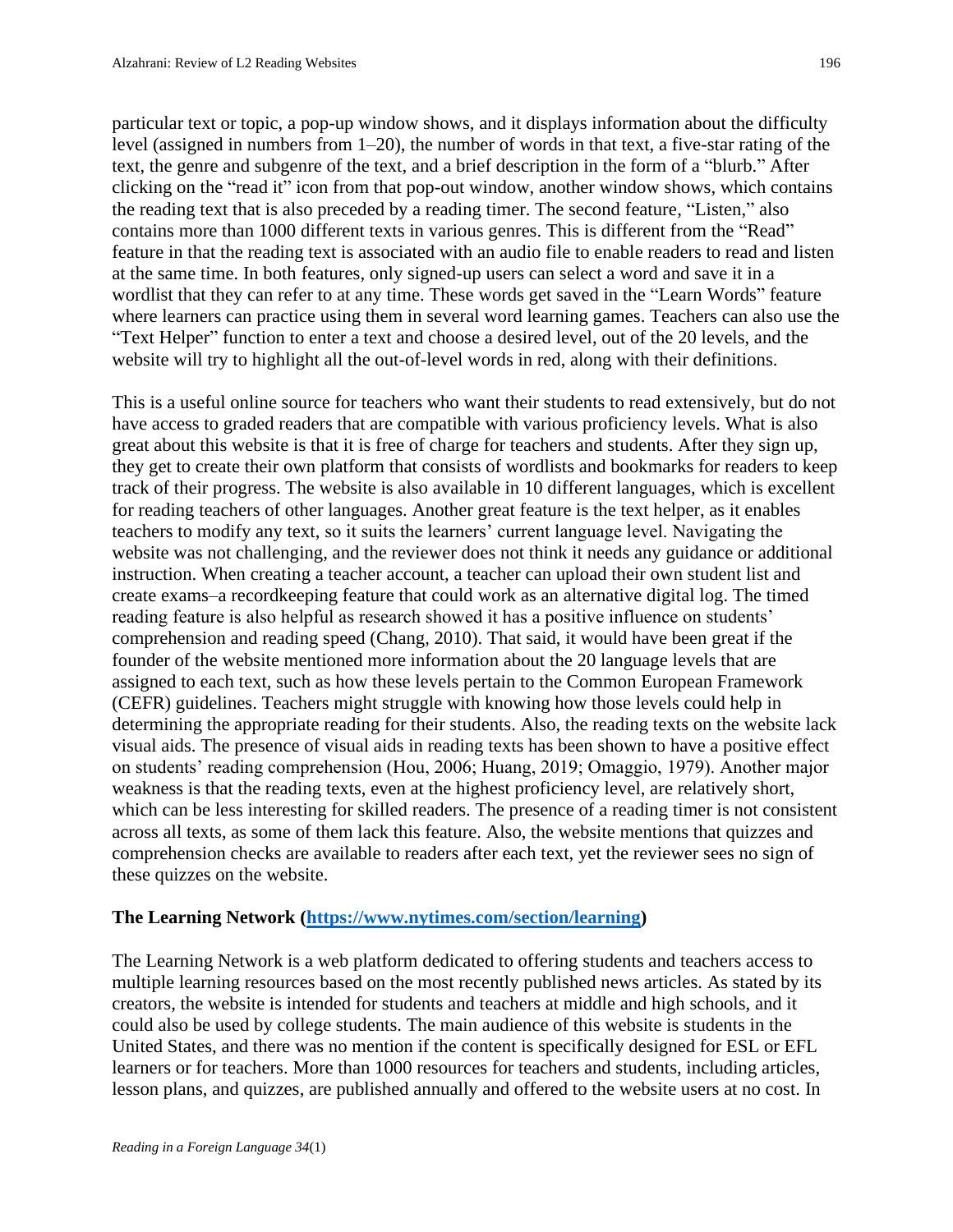relation to reading, the front face of the website mentions a main feature called "Activities for Students." In this feature, you find categories, such as lesson of the day and quizzes (Word of the Day). Once you click on the "lesson of the day" icon, the website takes you to a page called "Articles & Questions." There, you can see several reading articles with diverse content, such as politics, culture, and sports. There is also a search bar where you can insert a keyword and find a more relevant news article to your students' interests. An example of one lesson is an article called, *Your Loved Ones, and Eerie Tom Cruise Videos, Reanimate Unease With Deepfakes*, which is intended to teach students about deepfake technology and how it can be deceptive. Under the title of that article, several learning outcomes were mentioned, accompanied by a picture depicting the concept of deepfake technology. Following that came a "lesson overview" where the main article, provided in a link that students could access and read, was summarized and broken down into key points. The last section of the lesson integrated multimedia where students could see videos of this technology and were asked some critical thinking questions. Another feature in "Activities for Students" is quizzes, where students can interact with an activity called "Word of the Day." They get introduced to a word that was frequently mentioned in several New York Times articles and get to see its definition and usage in a different article. Then, they get a one-question quiz where they are asked to use that word in a sentence.

While the previous reading website (ER-Central) could be more appealing for beginners, this website is an excellent ER source for more advanced learners. The topics are diverse and might be intriguing for those skilled learners as they reflect what is currently happening in the world. Aside from just focusing on the "Learning Network" section of the website, the home page of The New York Times classifies articles into several genres, such as, sports, foods, and entertainment. One of the 10 principles of teaching ER suggested by Day and Bamford (2002) and similar to Williams's (1986) ideas is to offer readings of personal interest to the students. The diversity of topics in this website would definitely achieve this goal. Also, the lesson plans feature is great as it enables students to engage with the reading and share those critical thinking questions with the teacher or other classmates. That said, as mentioned above, the content of this website is set for high-level learners, and even for those skilled learners, the language on this website can be quite challenging. Thus, teachers are recommended to preview the website first and then offer students some advice on choosing what is appropriate to their level, without restricting them to certain articles or topics as it goes against the sole purpose of ER. Another downside is that the website can be challenging to navigate, as it is not entirely devoted to language learners. Teachers are urged to provide instruction on how to access reading texts easily.

# **Project Gutenberg [\(http://gutenberg.org/ebooks/\)](http://gutenberg.org/ebooks/)**

Project Gutenberg is an online library of more than 64,000 free electronic books (eBooks). Michael Hart, the founder of the website, had a mission stating that all people with computers should have free access to read and distribute eBooks. On the front page of the website, there is a "Search and Browse" tab, where website users can have access to "Book Search," "Bookshelves," "Frequently Downloaded books," and "Offline Catalogs." First, in "Book Search," you can look for the most popular books, the latest releases, and all other books. There is also a search bar where you can enter the name of a specific book or the author's name to check for availability. Second, "Bookshelves" enables website users to search for books under

197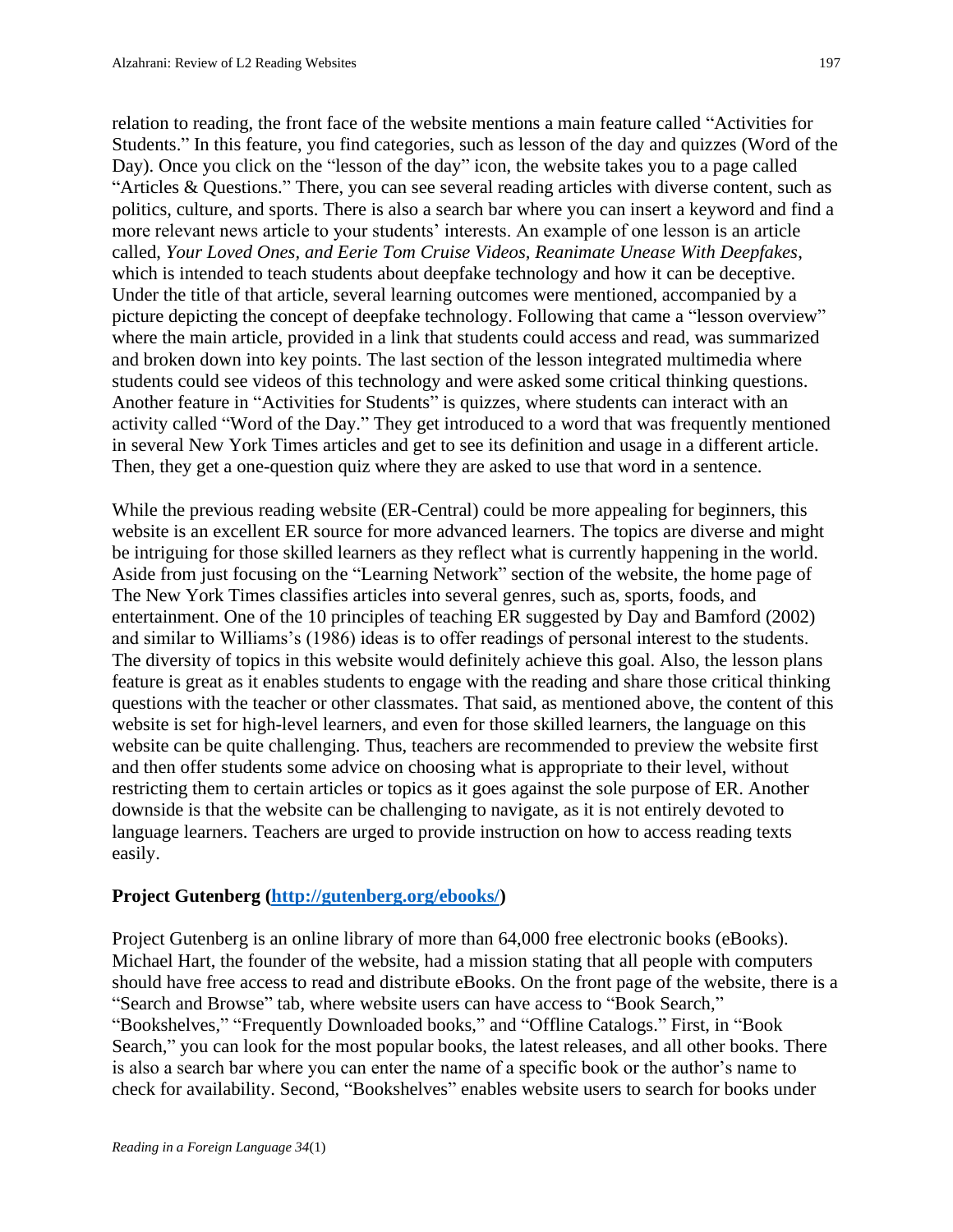the same genre. For example, there are more than 18 different categories that are arranged alphabetically under names, such as "Short Stories," "Politics," and "Religion." Once you click on a particular category, let us say *humor*, a collection of books under that specific category, such as "The Devil's Dictionary" and "The Diary of Nobody" appears on the screen along with the number of downloads and the authors' names. After selecting a book, another page pops out with downloading options and bibliographic information of the book, including date of publication, language, and genre. Third, the "Frequently Downloaded" tab gives you information about the top 100 downloaded books and top 100 searched for authors in the last 30 days. Finally, the "Offline Catalog" simply tells you how to find and get eBooks if you have a weak internet connection or would like to read a book offline.

This is another website that teachers with limited resources, such as not having a physical library, can utilize in support of their ER program. More than 64,000 books with various topics are available to read and download for free. Also, the website is user-friendly, and it does not require login information or detailed usage instruction. Nonetheless, alongside the New York Times, this website is primarily intended for native English (L1) speakers. Only advanced L2 learners might benefit from it. However, teachers can modify the text according to the learner's level by entering that text into the "Text Helper" function that was mentioned above in the review of ER-Central and substitute some of the difficult words for easier ones. One major weakness is that a text can be extremely lengthy which might lead some students to avoid reading it once they see how extensive it looks on the website. Teachers are prompted to divide long texts into chapters and print it out for students so they can read it throughout an entire semester for example.

# **English Listening Lesson Library Online [\(https://elllo.org/index.htm\)](https://elllo.org/index.htm)**

English Listening Lesson Library Online (ELLLO) is a website that offers more than 3000 scripted listening activities that are free of charge and dedicated to L2 learners. All these scripts are categorized based on the six CEFR language levels (A1, A2, B1, B2, C1, C2). The front page of the website has a quick lesson guide that includes five main features of the website. The first feature is called "Views," where students can learn English with lessons featuring audio (and/or video), a script, an interactive comprehension quiz, and vocabulary activities. There are more than 1,500 various topics, and when you click on a particular topic, another page appears with the level of the reading script at the top left corner, the number of views, the topic of the reading, the video or the audio, and the whole script followed by a vocabulary activity and a comprehension quiz. The second feature is called "One Minute English," and it is about watching short videos featuring speakers from different parts of the world. Videos come with a script and a quiz, and there are nearly 1,500 short videos about everyday life topics such as, *Do you prefer shopping in a mall or online?* and *Do you like taking selfies?* The third feature is called "Mixer," and it offers listening lessons where six people share their thoughts about the same topic. There are 150 lessons included in this feature that come with videos, audio, scripts, quizzes, and vocabulary activities. The fourth feature is 'News Center', and it offers 20 news stories on different topics like *Recycling*, *College Students*, and *Train Crash*. Similar to the last three features, this one also has videos, scripts, and quizzes. The last feature is called "Standardized Exam Practice," and it presents students with 20 topics that are designed to give students practice with reading and listening tests on the Test of English as a Foreign Language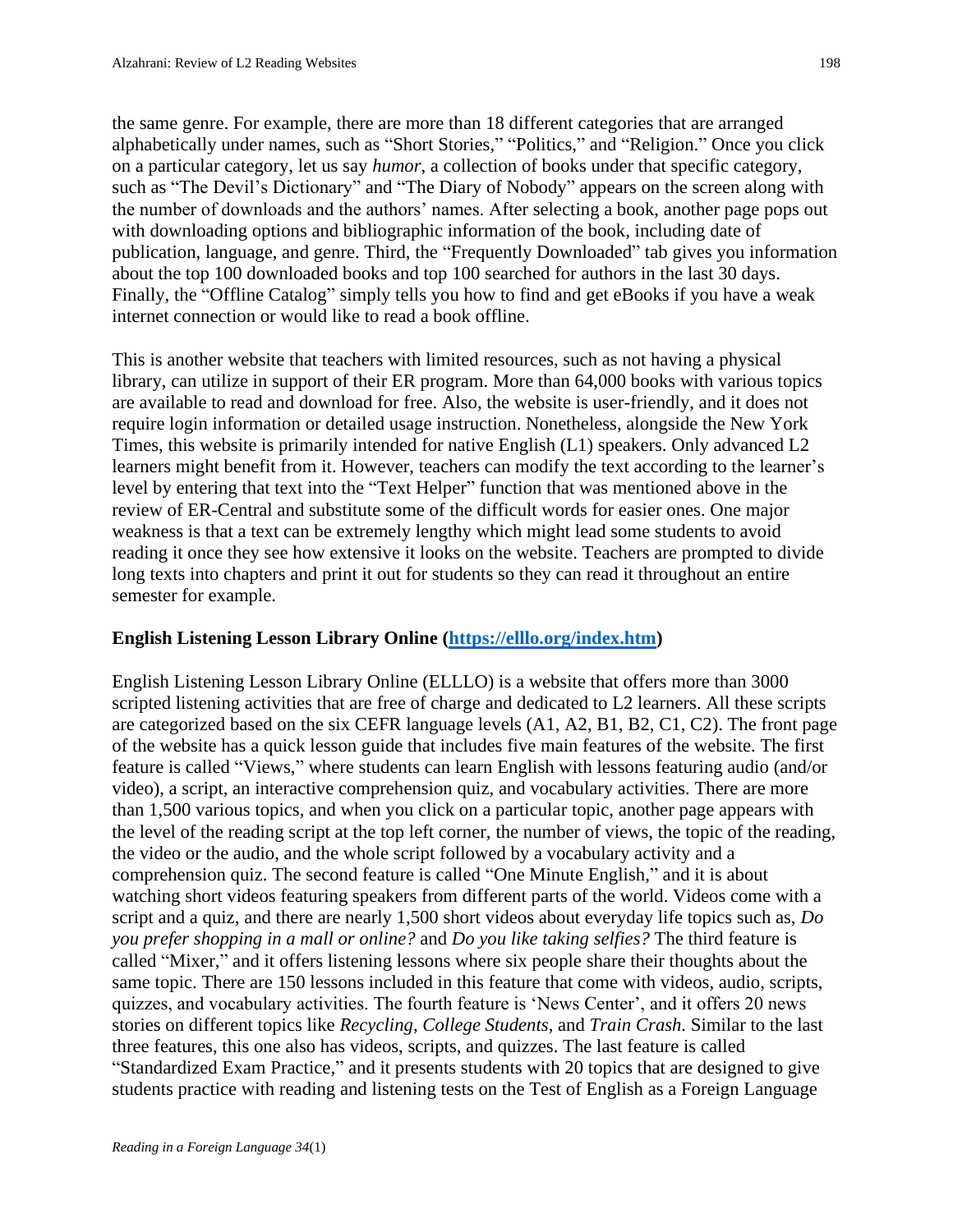(TOEFL) and the International English Language Testing System (IELTS). Every reading text in this website is graded according to CEFR guidelines.

Although originally this was a listening website, the script that follows each audio or video is good for reading practice. It can also be fun when students see a video, and then read the script following it. Research has shown that integrating reading and listening can aid in comprehension (Taguchi et al., 2016), and this website is well-equipped to do so. In addition, even though the website offers more than 3000 different texts, there is a search bar where students can enter some keywords and read about their favorite topics. Also, one excellent feature on this website is that all materials are graded according to CEFR, which is great for teachers who want to introduce reading materials that are level appropriate without paying a single penny. The website is easy to navigate, and the multimedia is fun to watch. Quizzes are also a bonus for teachers who want to check their students' reading comprehension. One caveat with this website is that many lessons are based on short conversations that display formulaic language use, which can be boring, inauthentic, and against the idea behind ER. Other than that, this website can be a free library for those teachers who are looking for graded materials in their ER programs.

### **Free Graded Readers [\(https://freegradedreaders.com/wordpress/\)](https://freegradedreaders.com/wordpress/)**

Free Graded Readers is a website that presents L2 learners with interesting free books that fit their level of reading. This website uses CEFR guidelines (Beginner, A1–Advanced, C2) to decide the level of reading for each book. On the front page of the website, there is an instruction page where the website designers urge readers to use the "5-finger rule" to determine which reading is suitable for their English level. This rule dictates that, in any selected book, readers should first open any page and look for unfamiliar words. Then they count them to see if there are less than five unknown words in one page. If there are more than five words, then it is recommended to search for another easier book. At the top of the front page, there is a tab that includes the CEFR levels: A1, A2, B1, B2, C1, C2. At the A1 (Beginning) level, there are two graded books titled *Fire on the Mountain* and *Indonesian Love Story*. Before one can click on any of these stories and start to read them, information about the book (in the form of a blurb), name of the author(s), a picture of the front page, reading level, and word level are provided on the page. Once a reader chooses a particular book, another page pops out with a scanned black and white version of the original book. Readers can download it in a portable document format (PDF) and save it to their personal computers for free, but they are not permitted to offer any book for sale. A1 Level readings start at the 500–1000 word level and can increase in the following levels: A2 (1500 word level), B1–B2 (2000 word level), and C1–C2 (6000–8000 word levels). All books are supplemented with visuals, except for books at the C2 level. Also, there are quizzes for books labeled in a red capital M, but students would have to access MReader.org, which only allows access to students with unique ID numbers.

This is another great website, which offers a fine selection of graded readers. Teachers would not have to worry about the appropriate level of each book as the website labels each reading according to CEFR levels. Also, the 5-finger rule is extremely helpful for students who might be below or above their designated proficiency level, but want to read something that fits their level. Materials are free and can be downloaded for no extra charge, and students can print them out, and maybe take notes or share them with other classmates. The shortened and modified versions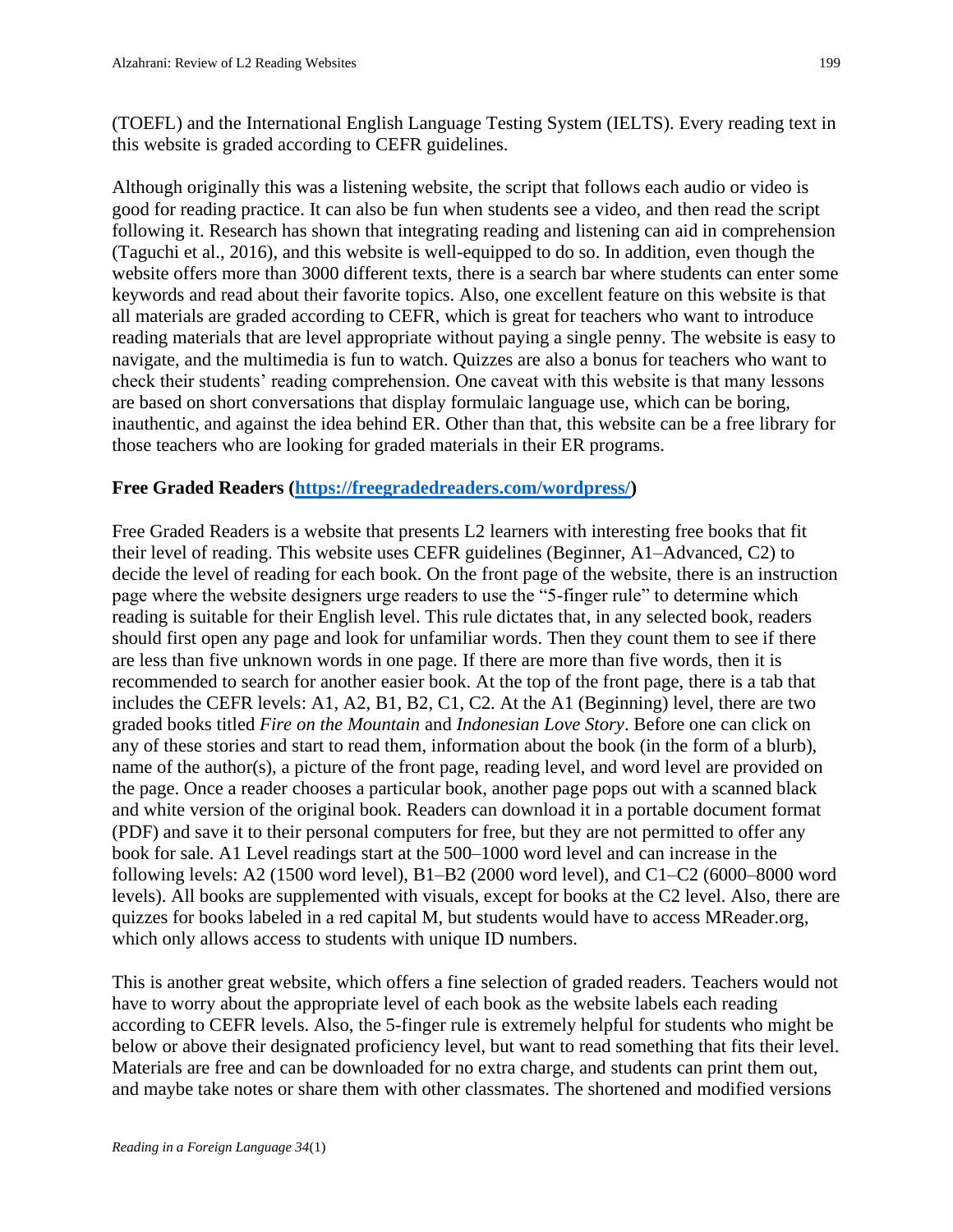of famous fictional and non-fictional works at the 4000, 6000, and 8000 word-level would enable readers to feel comfortable when reading a sophisticated piece of writing as many words were modified to fit their proficiency level. The only drawback that the reviewer sees in this website is that there is a limited selection of only 20 graded readers in the entire website. Aside from that, this website is an excellent resource for teachers in ER programs that they can add to their collection of free reading materials.

# **Learn English Teens [\(https://learnenglishteens.britishcouncil.org/study-break/graded](https://learnenglishteens.britishcouncil.org/study-break/graded-reading)[reading\)](https://learnenglishteens.britishcouncil.org/study-break/graded-reading)**

Learn English Teens is one of many series created by the British Council to help language learners with their reading, listening, speaking, and writing skills. The focus here is on the "Graded Reading" feature in this website, which offers learners some interesting short stories. On the main page you click on "Study Break" at the top bar, and you click on "Graded Reading" to access 24 short stories that are written at three CEFR levels (Elementary A2 graded reading, Intermediate B1 graded reading, and Upper Intermediate B2 graded reading). The topics of these stories are quite general, such as *Animals in the City* and *Love is Blind*. On the "Graded Reading" website page, you can see the three levels on the top bar. When clicking on each level, you see the same topic and the same story, but in a different level. For example, these two short paragraphs are from a story called, "A Walk in the Forest." This first paragraph is from the story at the elementary level: "It's cold today, so Benji and I are walking fast. As we go through the forest, it starts raining so I run. Suddenly, I fall and I'm on my back. OUCH! That hurt!". The following is in the same paragraph, but at the intermediate level, "I'm out with Benji again. It's cold and rainy today, so we're going fast. As I'm coming through the forest, it starts raining hard, so I run. Suddenly, I'm slipping and falling and, before I know it, I'm lying on my back. Ouch! That hurt." When selecting a particular story, the website takes you to a new tab that contains a picture related to the topic followed by the story. Once you finish reading the story, there is a reading comprehension quiz in the form of true and false questions or multiple-choice questions, and a grammar quiz. At the bottom of the page, there is a comment section where readers can leave a comment about the story.

This is another graded reader website which, compared to Free Graded Readers, offers much shorter stories. The special thing about this website is that it has the same reading, but at three different levels. This could be interesting for students who want to monitor their progress across multiple proficiency levels. Reading texts at different difficulty levels can improve reading comprehension, as shown in Bahmani and Farvardin (2017). It is also a great vocabulary exercise as students can learn many new words. In addition, leaving a comment under each story helps in building a personal connection with the story and with other readers who share the same interest, which could be a great technique to ensure that students persist in reading with interest. One limitation of this website is that many stories feel scripted and might be too short for students. Also, there are no visual aids associated with the text. Besides that, this website should be on each ER teacher's list of free reading sources.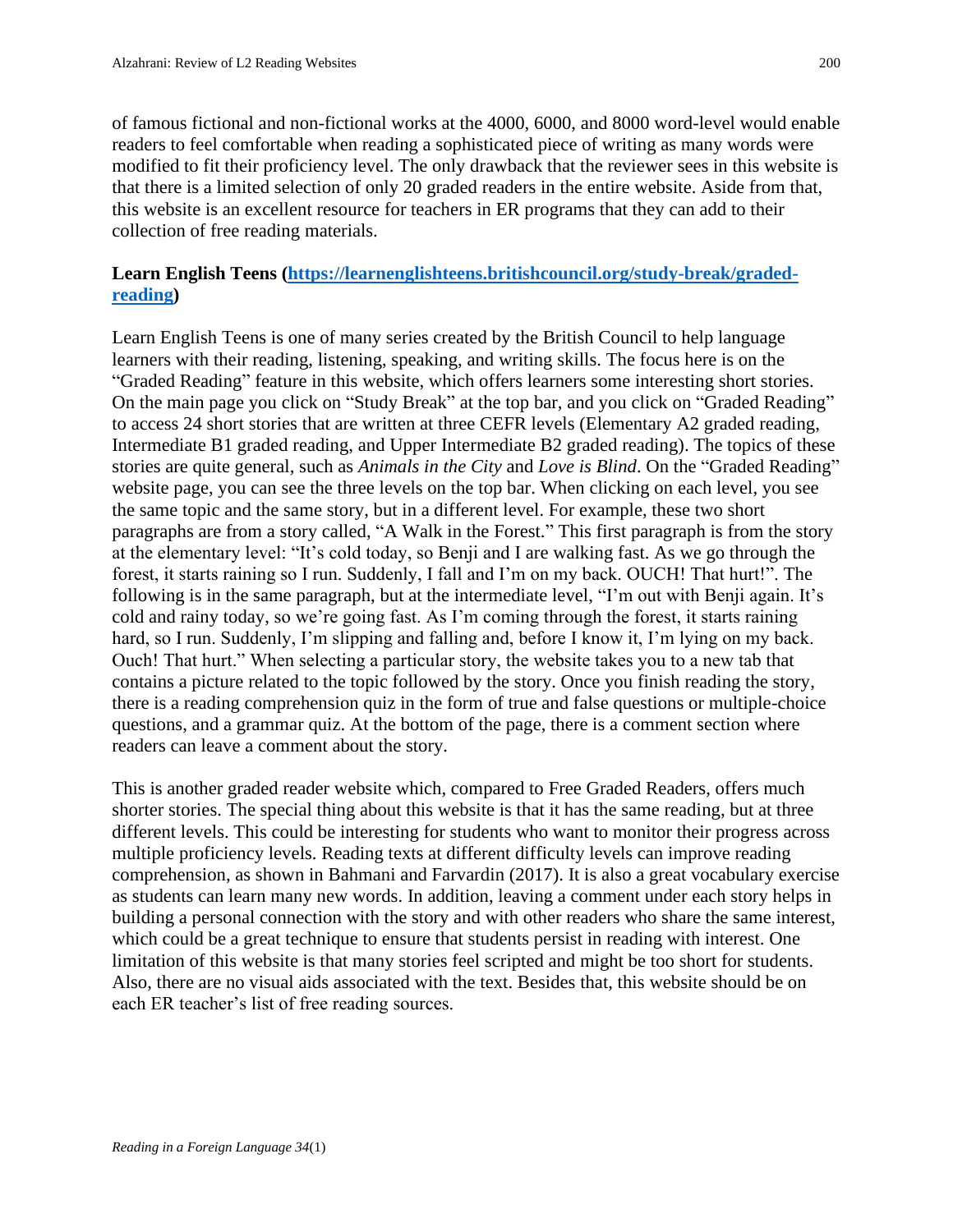### **TTribune [\(https://www.tweentribune.com\)](https://www.tweentribune.com/)**

TTribune is a free online library created by the Smithsonian Institute for use by K-12 grade teachers and students. The website was not originally designed for L2 learners, as it is intended for students in the American education system. TTribune consists of daily news articles about current events, history, art, culture, and science and are taken from the Associated Press, local newspapers, and TV stations. This website presents readers with articles in different genres such as education, art, sports, technology, world news, and plenty more, totaling almost 1,310 different news articles. Each article is tailored for different reading levels (e.g., GRADE K–4, GRADE 5–6, GRADE 7–8, GRADE 9–12) and different Lexile levels (ranging from 500L to 1600L). The proficiency guidelines used in this website are quite unfamiliar to many teachers, especially outside the U.S.; however, the reviewer recommends checking this link by University of Colorado Boulder [\(https://www.colorado.edu/flatironsforum/2018/05/14/reading-metrics](https://www.colorado.edu/flatironsforum/2018/05/14/reading-metrics-explanations-and-justifications)[explanations-and-justifications\)](https://www.colorado.edu/flatironsforum/2018/05/14/reading-metrics-explanations-and-justifications). It shows an approximate comparison between CEFR Levels and Intensive Reading Lexile Levels that can help teachers assign an equivalent level for students. Similar to Learn English Teens, each article is assigned four different Lexile levels, starting from the easiest to the hardest. For example, one article called *Happy Leap Day* is offered at the GRADE K–4/470L, GRADE 5–6/720L, GRADE 7–8/890L, and GRADE 9–12/1150L levels. Once a reader clicks on a certain article, a page pops up with a representative picture of the topic, followed by a Lexile level, a scripted text, a video with a person narrating the same text with some visuals, and finally, a comment section where readers can answer a critical question posed at the end of the article or even leave a review. Articles can be searched for by name, genre, Lexile level, and grade level at the main website page. In order to leave a comment or take a quiz, students must create an account using a code sent to their teachers.

This is another website that readers can use to check their vocabulary progress through different levels of the same article. Compared to Learn English Teens, which adopts a similar idea, this website is definitely an upgrade as it contains a bigger selection of readings in multiple genres. One of the downsides of this website is that not all articles have a supplementary video illustration. Another caveat is that students cannot register for an account by themselves, and thus cannot leave a comment or take a quiz unless a teacher gets a code from the website developers.

# **Conclusion**

The focus of this review was to describe and evaluate, in the form of an annotated bibliography, a small number of "free" reading websites, although there are more non-free websites such as Xreading [\(https://xreading.com/;](https://xreading.com/) check Wilkins, 2019 for a full review), Raz-Kids [\(https://www.raz-kids.com/\)](https://www.raz-kids.com/), and ReadOasis [\(https://readoasis.com/\)](https://readoasis.com/). However, this review was intended to be a guiding manual and a reference for L2 instructors who are interested in the concept of ER and want to start small by trying out free websites as a starter. Even though a number of these websites are not directly intended for L2 language learners, instructors can evaluate each website and select the resources that accommodate the needs of their language learners. The reviewer also prompts teachers to read the relevant literature that outlines the influence of ER on different aspects of L2 reading. Although this short review has cited few relevant studies, there is still an abundance of literature concerning ER. As a starter, the reviewer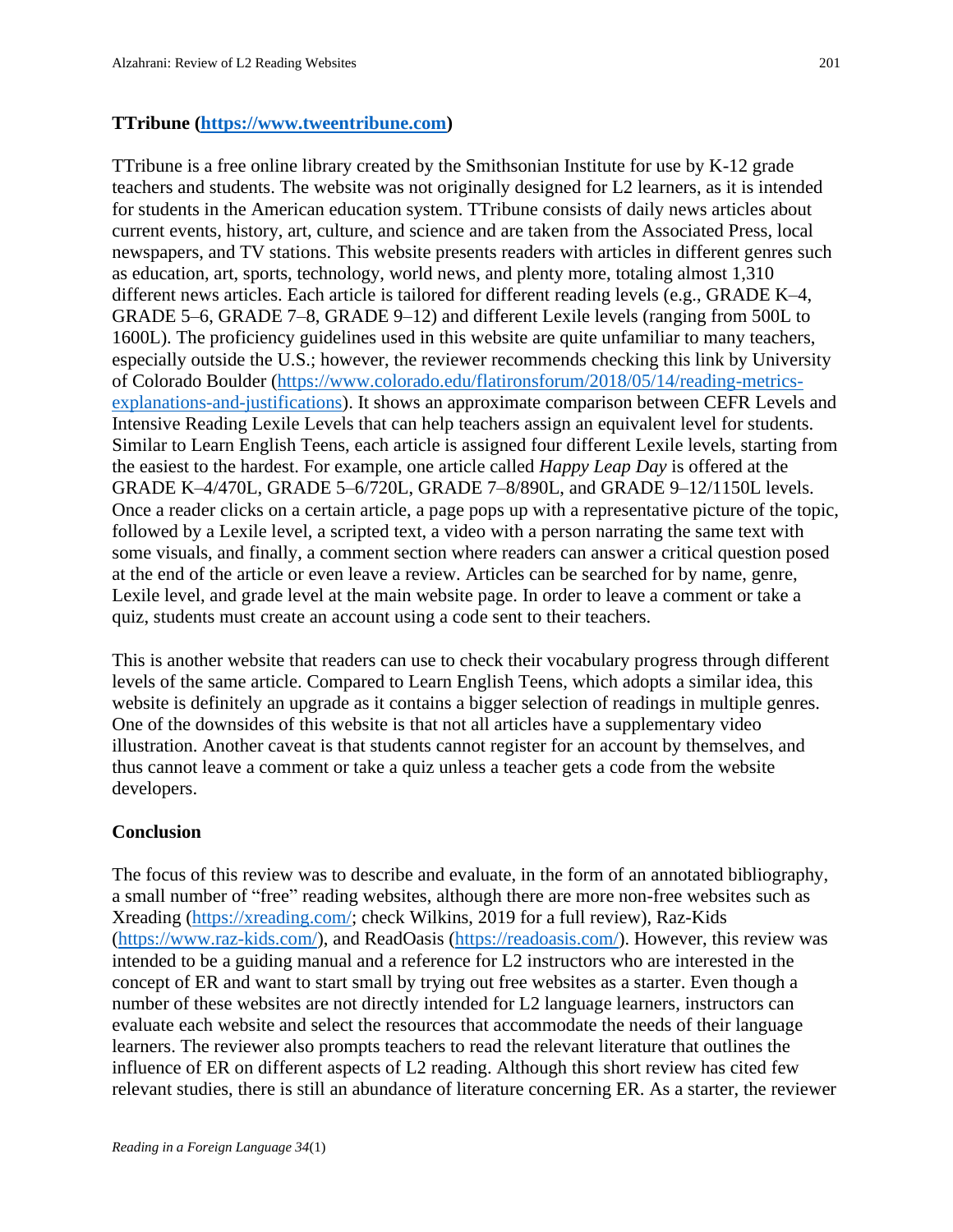directs readers to read the work of Day and Bamford (1998) and Grabe (2009) to establish a solid foundation of understanding ER. Readers are also encouraged to read meta-analysis studies of ER-related research (Jeon & Day, 2016; Kim, 2012; Krashen, 2007; Nakanishi, 2015; Wang & Kim, 2021).

# **References**

- Bahmani, R., & Farvardin, M. T. (2017). Effects of different text difficulty levels on EFL learners' foreign language reading anxiety and reading comprehension. *Reading in a Foreign Language, 29*, 185–202. https://files.eric.ed.gov/fulltext/EJ1157550.pdf
- Chang, A. C-S. (2010). The effect of a timed reading activity on EFL learners: Speed, comprehension, and perceptions. *Reading in a Foreign Language, 22*, 284–303. https://files.eric.ed.gov/fulltext/EJ901548.pdf
- Day, R. R., & Bamford, J. (1998). *Extensive reading in the second language classroom*. Cambridge University Press.
- Day, R. R., & Bamford, J. (2002). Top ten principles for teaching extensive reading. *Reading in a Foreign Language, 14*, 136–141. http://www2.hawaii.edu/~readfl/rfl/October2002/day/day.html
- Grabe, W. (2009). *Reading in a second language: Moving from theory to practice*. Cambridge University Press.
- Hou, S. (2006). *The effect of storyboard visuals on ESL reading recall* [Unpublished doctoral] dissertation]. Purdue University.
- Huang, T. (2019). Effects of visual aids on intermediate Chinese reading comprehension. *Reading in a Foreign Language, 31*, 173–200. https://files.eric.ed.gov/fulltext/EJ1232247.pdf
- Jeon, E. Y. & Day, R. R. (2016). The effectiveness of ER on reading proficiency: A metaanalysis. *Reading in a Foreign Language, 28*, 246–265. https://files.eric.ed.gov/fulltext/EJ1117026.pdf
- Kim, J. (2012). A meta-analysis of extensive English reading researches. *English Language & Literature Teaching, 18*, 85–106. https://www.koreascience.or.kr/article/JAKO201203939212915.pdf
- Krashen, S. (2007). Extensive reading in English as a foreign language by adolescents and young adults: a meta-analysis. *The International Journal of Foreign Language Teaching, 3*, 23– 29. http://skrashen.blogspot.com/2014/01/extensive-reading-in-english-as-foreign.html
- Nakanishi, T. (2015). A meta-analysis of extensive reading research. *TESOL Quarterly, 49*(1), 6–37. https://doi.org/10.1002/tesq.157
- Omaggio, A. C. (1979). Pictures and second language comprehension: Do they help?. *Foreign Language Annals, 12*(2), 107–116. https://doi.org/10.1111/j.19449720.1979.tb00153.x
- Taguchi, E., Gorsuch, G., Lems, K., & Rosszel, R. (2016). Scaffolding in L2 reading: How repetition and an auditory model help readers. *Reading in a Foreign Language, 28*, 101– 117. https://files.eric.ed.gov/fulltext/EJ1098663.pdf
- Wang, S., & Kim, H. (2021). Extensive reading research in the EFL classroom of China: A Qualitative Meta-Analysis. *Chinese Journal of Applied Linguistics, 44*(1), 111–125. https://doi.org/10.1515/cjal-2021-0007